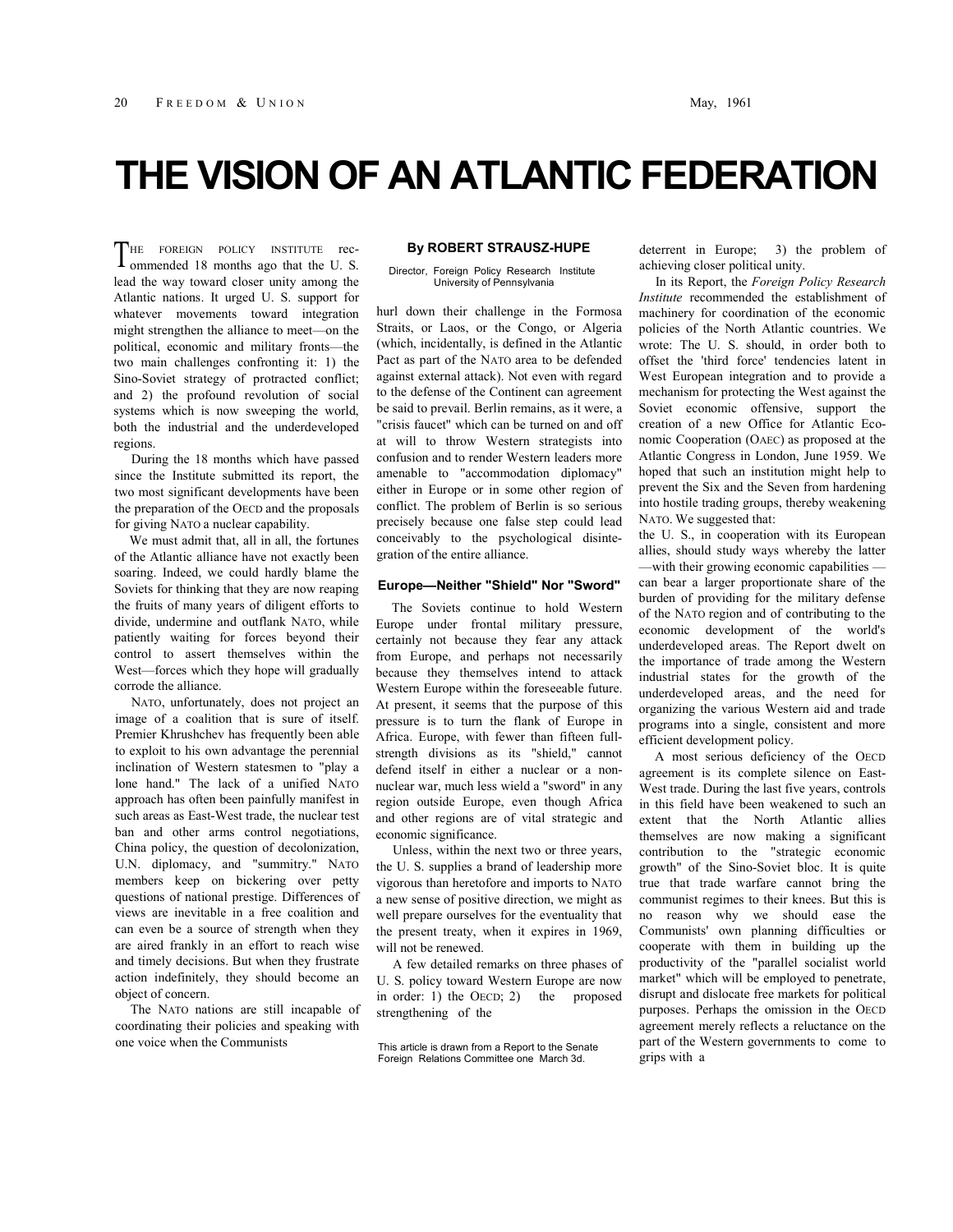troublesome issue in a formal document. But, at the very least, there ought to be a tacit understanding that the Economic Policy Committee of the OECD, which has as its task to survey the economic and financial policies of member countries, should maintain a constant review of the strategic and political implications of East-West trade.

We should be on our guard against overestimating the value of the OECD and overselling it to ourselves as an adequate substitute for the Atlantic Community, which it most certainly is not. It fails, for example, to exploit fully those conditions for a genuine "Atlantic Market" which are already in existence. Despite tariff barriers and exchange problems, the transactions of the North Atlantic countries make up the bulk of the world's trade: This is still one of the most important facts in international economics *and* in global strategy. But to harness fully the enormous productive potential of the Atlantic region, we cannot rest content with establishing OECD. In the final analysis, the economy of the whole NATO area depends critically upon the health, the growth and the competitive muscle of the American economy.

In its Report, the Institute called for a revision of NATO strategy "to meet changes in the global-nuclear balance caused by Soviet nuclear progress." The burden of our argument was that the advent of Soviet missile power had cast into doubt the ability of the U. S. to protect Europe against attack merely by extending its nuclear assurances from afar. Henceforth, in order to make the deterrent more credible in the eyes of both the Soviets and the Europeans, it would be essential to build up a well-balanced military capability for the local defense of Europe.

The Institute therefore recommended: 1) an immediate buildup of NATO'S conventional strength; 2) a tactical nuclear force for NATO; and 3) a strategic nuclear force for NATO, capable of retaliating in response to nuclear aggression in Europe. We reasoned that once the gaps in Europe's security had been filled, several desirable results would ensue: 1) the Europeans' sense of security and allegiance to NATO would be enhanced; 2) the threat of a large-scale Soviet attack, based upon the assumption that the U. S. would be paralyzed into inaction, would be removed; 3) the danger that either a small-scale ground probe or an accidental skirmish would immediately escalate into general nuclear war would be greatly diminished because the presence of larger conventional capabilities would enable NATO to contain a local action, thereby forcing a "pause" in which the Soviets would have to consider the full potential consequences of their local pressure; 4) the Europeans'" vulnerability to nuclear blackmail when crises arise in other regions of the world would be appreciably reduced; and 5) the European powers would be under less pressure to pour their resources into the creation of independent national deterrents which in the end would probably prove militarily futile anyway.

There is ,a widespread agreement among Western strategists that the number of NATO divisions in Europe should be increased. It is most unfortunate, however, that no progress has been made toward the goal of 30 ready divisions



called for by the Supreme Allied Command, Europe. This goal, which has long been considered the absolute minimum force adequate for the defense of Europe, was fixed at a time when Europe was still in dire economic straits. Yet, at that time, it was not thought impossible to achieve it. Today, many strategists insist that a much higher number of divisions would be optimum for NATO.\*

There is no reason why the NATO countries, with a combined population of 460 million, and a combined GNP more than three times that of the Soviet Union, should not be able to sustain easily a force of 30 divisions. Yet the alliance continues to languish with barely more

\*When we speak of a "sword" for NATO, we should not overlook the need for a non-atomic or multi-capable "sword" to deal with future communist threats to the security of key areas in Africa—those political strong-points whe

than a dozen full-strength divisions in Western Europe. Before the year is out, decisive steps ought to be taken to remedy this situation. As an earnest of our immediate resolve, one additional U. S. division should be sent to Europe. Furthermore, we should invite our Turkish allies to transfer two of their divisions to the Central front. Both moves would strengthen our position if and when the time comes to bargain for'a lessening of tension over Berlin.

The question of creating an additional nuclear deterrent for NATO is admittedly a knottier one. If a genuine NATO nuclear force will be established (as distinct from a redeployment of certain U. S. nuclear weapons and a modification in the consultative arrangements concerning their possible use), then the strategic problem confronting the Soviet Union will be altered drastically. The Soviets will face two firstclass nuclear powers instead of one. Virtually all of their strategic calculations, in all quarters of the globe, will be complicated by that fact. Perhaps their propensity for promoting mischief in far away places would subside commensurately.

We would do 'well to ask ourselves a number of questions about the proposed additional deterrent, not with the expectation of arriving at any dogmatic positions, but simply for the purpose of sharpening our analysis of the problem:

1) If a NATO nuclear force is to be created, is it taken for granted that both the weapons and the control procedures must be distributed across the entire NATO area? Perhaps it is conceivable that all the NATO members could be persuaded to consent to a concentration of the NATO nuclear force, as regards both physical deployment and decision-making, in the area and environs of the Western European Union (i.e., the Six plus Great Britain). This would help to reduce the control problem to more manageable proportions. On the other hand, it would be difficult to avoid charges of favoritism. The Turks, moreover, might fear that the WEU members, at the "moment of truth," would be reluctant to invoke the nuclear deterrent in the event of a Soviet attack upon Turkey alone. Such a fear might or might not be allayed by unilateral assurances of help from the U. S.

2) Should the proposed NATO nuclear deterrent be strategic (in the sense of being usable for massive strikes upon the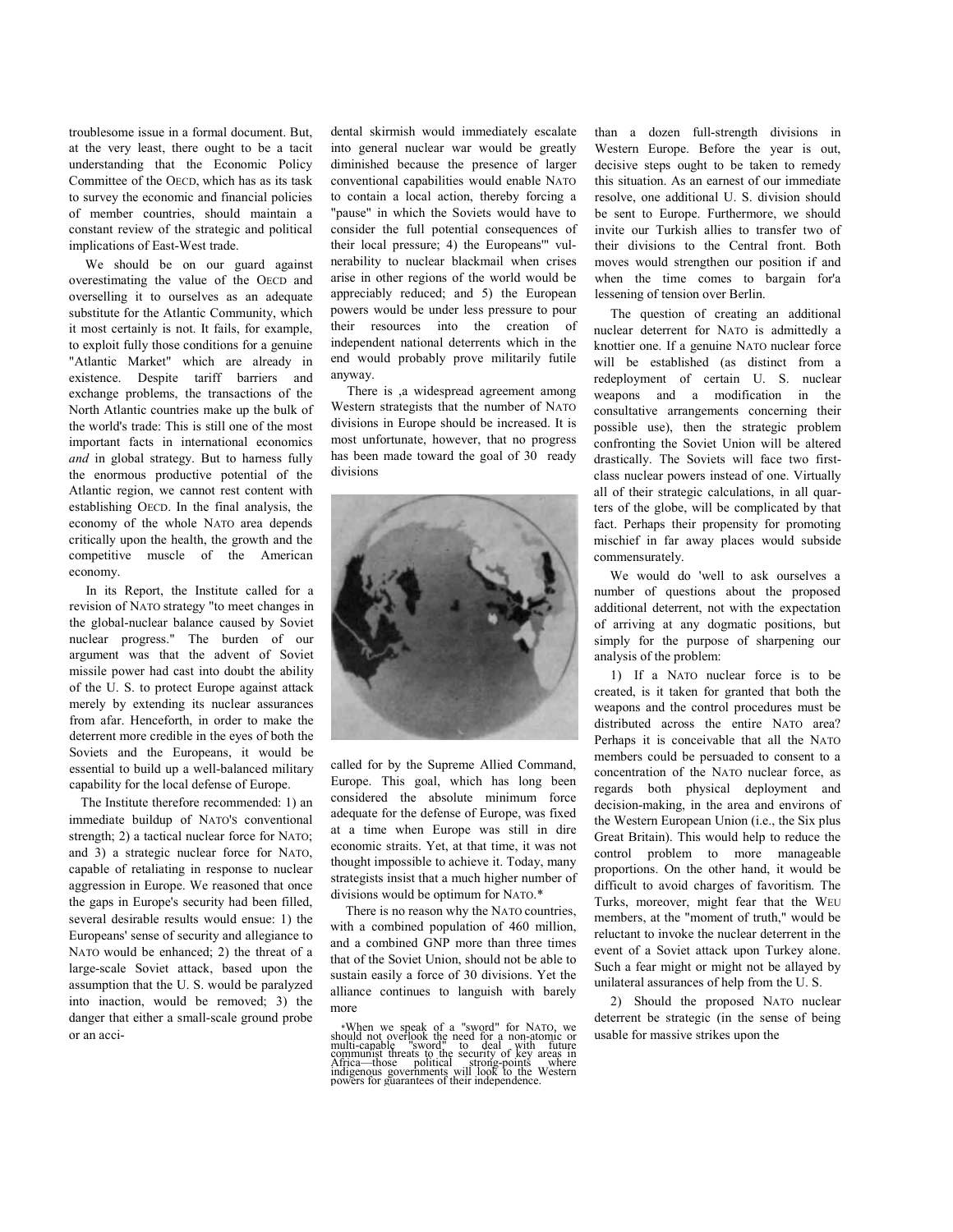territory of the Soviet Union), or should it be tactical (in the sense of being usable at a shorter range, in a more discriminating manner, on the soil of the invaded countries), or should it be a combination of both? Different types of deterrents serve different purposes. A strategic deterrent might help to reduce Europe's vulnerability to nuclear blackmail during periods of international crisis, but it might not enhance the Europeans' sense of security against the possibility of intermediate range ground probes by the Soviets. On the other hand, a moderate number of low-yield, highly mobile, short-range atomic weapons on the soil of certain European countries could strengthen security against invasion, a) Since these weapons do not necessarily cause widespread destruction or excessive contamination, they would constitute a credible deterrent, for their use might be preferable to the loss of independence.

b) They would increase both the cost and risk calculations which the Soviets would have to make prior to an attempt ed invasion, c) Their very presence in Europe would deprive the Soviets of one of their most awesome advantages—the ability to mass large numbers of men for attack, d) We must remember that the fear of escalation is a two-way street. If the Soviets must fear, just as much as we, that a tactical atomic war will flare into thermonuclear war, then a tactical nuclear force in Europe should serve to render any kind of planned attack in that region less "thinkable." A build-up of conventional forces, however, would still be necessary to contain the dangers of accidents and miscalculations.

It was for such reasons as the foregoing that the Institute proposed in its Report strengthening the NATO deterrent in Europe at three levels: a) strategic nuclear; b) tactical nuclear; and

c) conventional. The closing of all ex ploitable gaps so that Europe can be adequately defended against any chal lenge, will make all kinds of war, either conventional or nuclear, less likely to occur in that region.

3) Should the strategic deterrent and the tactical deterrent, if both are created, be placed under the very same set of controls? The answer will depend largely upon the nature of the two forces (assuming for the moment that they can be adequately distinguished from each other)—the size and range of the weapons, their locations, their modes of delivery, the targets at which they would

be aimed, and so forth. Let us suppose that it is possible to draw the line between strategic and tactical forces as suggested above: The U. S. is bound to be more interested in the control mechanism for the strategic force (the one which would strike at Soviet territory) than in that of the tactical force (which would be employed on the soil of Free Europe against invading forces). This is so because a NATO strategic strike at the heart of the Soviet empire is practically certain to evoke a Soviet strategic response against not only Europe but also the continental U. S. But it is less certain that a NATO tactical nuclear strike against a Soviet army far from the borders of Russia would bring intercontinental missiles into action.

### **"The 15 Fingers on the Trigger"**

At least we should strive to establish the presumption that a state can use whatever weapons it wishes *upon its own soil* to repel an invader, and that nuclear defense against aggression is both morally right and strategically feasible. Hence we might envisage two NATO deterrents —a strategic one, in the control of which the U. S. would want to play an important role; and a tactical one, which perhaps ought to be left predominantly in the hands of our European allies under joint command.

4) If there is to be a NATO deterrent, can we stop at giving our allies nuclear weapons, or must we also help them to achieve active and passive defenses of their population and their cities? It is unlikely that any nuclear deterrent can be credible so long as the urban populations of the West are in the position of helpless hostages, exposed to Soviet missiles. I admit that this consideration opens up many complex questions of strategy and economics. But if deterrence and the credibility of deterrence are inseparable from one another, we cannot blink the problem of active and passive defense.

5) How can we square the idea of a unified NATO strategy with national vetoes over the use of nuclear weapons? Some of our European allies would undoubtedly like to exercise both a positive direction and a veto over the use of nuclear weapons in future emergencies. So far as a localized attack upon Europe is concerned, it would probably be wise for the U. S. to respect their wishes in this matter. As suggested above, it might

be feasible to work out arrangements which would leave up to them the choice of weapons to be employed in the defense of their own territory. This is perhaps the best way to resolve the schism in the European soul, alternating between fears that the U. S. will use its nuclear power and fears that it will not. At the present time, however, the U. S. cannot be expected to share with Europe the decision to use nuclear weapons in the case of either a transcontinental surprise attack or a war in a region where the U. S. alone, and not NATO, bears strategic security responsibilities. Were NATO to develop a global strategic doctrine, the problem of sharing the nuclear decision would be resolved. But strategic unity presupposes a much higher degree of political

unity than now prevails within the alliance.

6) Finally, if NATO nuclear forces are to be established under joint command, what kind of decision-making processes will have to be devised? The notion of "15 fingers on the trigger" and "15 fingers on the safety lock" is a most unhappy metaphor. In fact, it is nonsensical. It serves only to confuse the issue and to heap ridicule on the concept of a NATO deterrent, or any modification thereof. This metaphor also reflects a long-standing hostility in many quarters to the idea of supranational institutions either in Europe or in the Atlantic Community as a whole. Let us try to achieve clarity in our thinking on this score: If NATO were really a single, free political community, armed with one nuclear force ready to meet any type of aggression, there would be only one finger on the trigger and one on the safety lock. That would be the finger of a joint military command, fully responsible to and controllable by a joint political authority which alone could decide whether the safety lock should be unfastened and the trigger pulled. The crucial decision with regard to any deterrent is the decision to use it. This must be a truly political decision, and the group which makes the decision must be able to operate according to some procedure which is fully agreed upon in advance by all the members. Without advance agreement on the decision-making method, there is no foundation of basic trust; there is no political community; and there is no genuine community deterrent, irrespective of what we call the weapons mechanism which we create. Without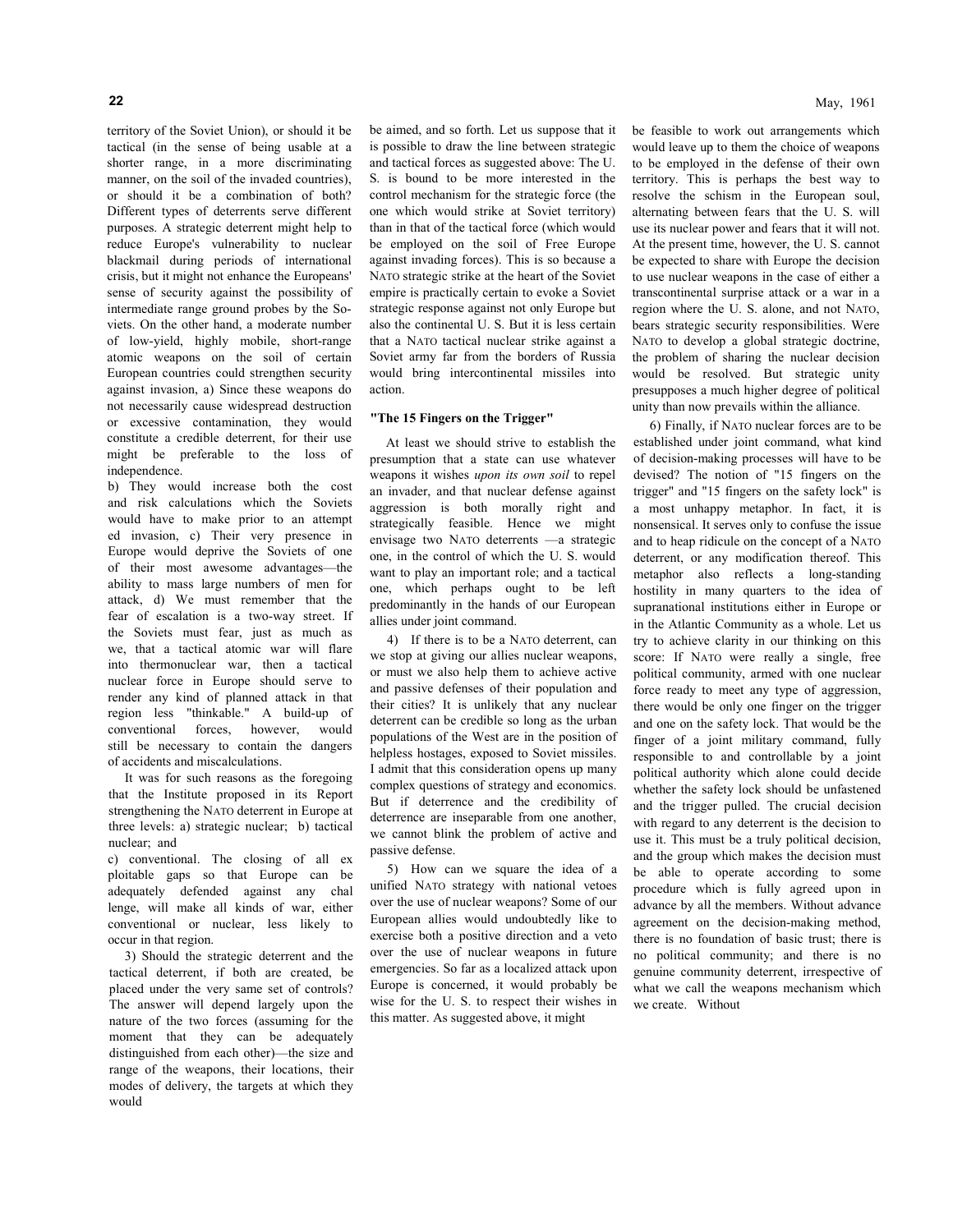firm prior agreement regarding its use, a nuclear deterrent is always in danger of failing. The Soviets, we must presume, understand this fully. If the deterrent is not "politically operational" in the full sense of the term, it will be vulnerable to the probings of Soviet strategists. Rather than create such a "white elephant" for NATO, we may as well not waste our resources or our trust on such a venture.

We must choose among four alternatives: Do we want an American deterrent which is effectively extended to protect the entire NATO area? Do we want an American *and* a NATO deterrent in the control of which the U. S. has a dominant voice ? Do we want an American deterrent and *two* NATO deterrents, one strategic (with the U. S. playing a part) and one tactical (with the Europeans largely exercising control) ? Or do we want *one*  NATO deterrent, with advance agreement by the NATO countries on the method whereby crucial decisions will be taken?



A crisis of the first magnitude now faces the North Atlantic alliance. The movements toward closer Atlantic unity, and even toward closer West European unity, have slowed down noticeably within recent years.

True enough, within Western Europe itself three significant institutions have thus far been created: the European Coal and Steel Community, the Common Market and Euratom. These, although they are not exactly federal, nevertheless deserve to be called "supranational." Through them, the Europeans have gained invaluable experience<br>in progressing beyond traditional in progressing beyond traditional intergovernmental relationships. Although the originators of these experiments in "sector" or "functional" integration looked upon them as way-stations along the road to political unity, it becomes more apparent each year that the integration movement within Western Europe is triggered primarily by the desire for a higher level of

economic well-being. A similar judgment might be passed upon the whole NATO Community. In the OECD agreement, we express in fact little else but our willingness to cooperate economically so long as the process of cooperation continues to improve our material comfort; but, our reservations make it clear that as soon as we begin to feel an economic pinch, our ardor for cooperation will cool. Meanwhile, there is no certainty or even likelihood that economic cooperation, even if it should prove successful, will by itself lead to closer political unity.

Looking back now, one can say that a turning point was reached in 1954, at a time when the spirit of integration in Western Europe seemed strongest. With the defeat of the European Defense Community, the Six began to move



away from the idea of pooling their defense efforts. The advocates of unity sought to recover from that blow by intensifying their offensive along the economic front. The result was the Common Market; but the decisionmaking procedures incorporated into EEC represented a subtle retreat from the supranational character of the Coal and Steel Community. More recently, hopes of political unification, which had earlier foundered on Britain's Commonwealth ties, have received a further setback from President de Gaulle's criticism of supranational institutions and his insistence upon a much looser grouping of sovereign states, a "Europe of the Fatherlands."

But in the "Europe of the Fatherlands," centrifugal forces are growing apace. The British have many suspicions: that the once bellicose Germans have not changed; that the Common Market is a threat to British prosperity;

that de Gaulle seeks to isolate Great Britain and extend French sway over the Continent. The Germans fear that Britain does not fully accept them as allies and might someday be willing to promote a deal with the Soviets at German expense. Adenauer cannot but wonder whether current French attitudes will weaken both the Six and NATO and launch Germany upon a new path of nationalism and neutralism. The French feel sure that the British would like to torpedo the Common Market; that none of their allies appreciate the strategic importance of their stand in Algeria; and that the U. S. and Britain would be willing to reach an accommodation with the Soviets to prevent them from developing into a nuclear power. In a sense, all of these petty resentments have festered because the U. S. has failed to provide the kind of political leadership of the Atlantic Community which many thoughtful Europeans hoped for when NATO was first formed.

We cannot safely continue with an arrangement under which each of the NATO allies seeks to retain maximum freedom of action or inaction while claiming full support from its partners on any issues which it deems vital. Perhaps, substantial improvements can be made within the alliance through the voluntary coordination of national policies. The real need, however, is for a fundamental structural change in the political relationships within the alliance. The next logical, creative step within the next decade will be the formation of a political framework which will transcend the narrow nationalisms of the last century and a half and carry us into a new, viable regional confederation of free Atlantic nations.

Ultimately, this means striving for an effective common policy through common organs of political decision-making. It ost certainly does not imply an effort to achieve homogeneity of thought among the members of the political community. In fact, it is part of the genius of the pluralist nation-states of the West that their component social groupings can find ways to disagree forthrightly on significant issues. What characterizes democratic communities and holds them together is a basic consensus on political values which permits the members to agree upon rational modes of reaching public policy decisions.

The test of a free political community